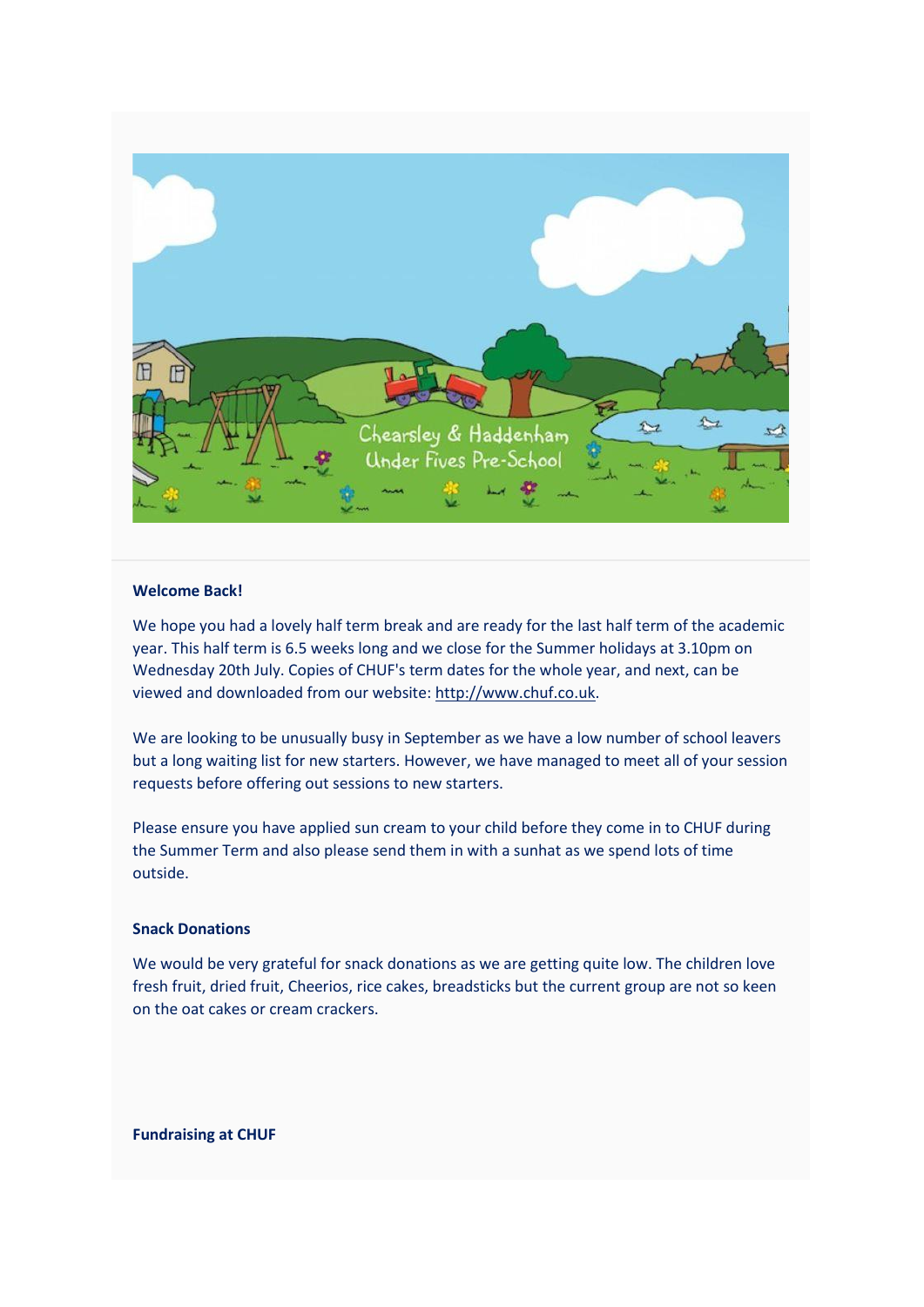A massive thank you to everyone who took part in the Sponsored Bunny Hop, we have raised an amazing £1644.09 across the 2 settings which is fantastic. We are so grateful to everyone who took part and all of your family members and friends who sponsored the children.

### **June Lottery**

The June lottery will be drawn on Thursday 30th June, we still have lots of numbers available so please drop us an email if you would like to take part.

Just £2 per number and a chance to win £50 cash prize.

Available numbers are: 8, 9, 11, 16, 19, 26, 27, 29, 31, 33, 35, 39, 40, 42, 43, 45, 46, 47, 48 and 49.

We really appreciate your support, so grab your numbers now!

The Gambling Act 2005 Registration Number: LC202203-74385 Chearsley & Haddenham Under Fives Pre-School

### **Planning**

This half term our focus will be Movement, so we will be exploring all the different ways of moving around. The new Tuesday afternoons have been very popular, we are learning all about bugs and minibeasts before moving on to Sports, the team have lots of fun activities prepared for this. Spaces are limited but if you would like your child to join us please drop us an email.

#### **Date for your diary:**

On the last day of term, Wednesday July 20th, we will have a Summer Party during the morning session (9.10am - 12.10pm) and all CHUF children are welcome to come along. We will send out further details nearer the time.

### **Recording Absences**

Please can we remind you to report your child's absences on the day by calling the setting. We ask that you call your child's setting rather than email as our main email address may not be monitored in time for the registers to be updated. Chearsley can be called on 01844 201858 and Haddenham on 01844 299123. If you are aware of any future absences such as holidays, or appointments etc, please do let us know these in advance so we can record this information, such absences can be noted by email, telephone or in person in the setting when dropping off or picking up your child. The CHUF main email address is : info@chufpreschool.co.uk.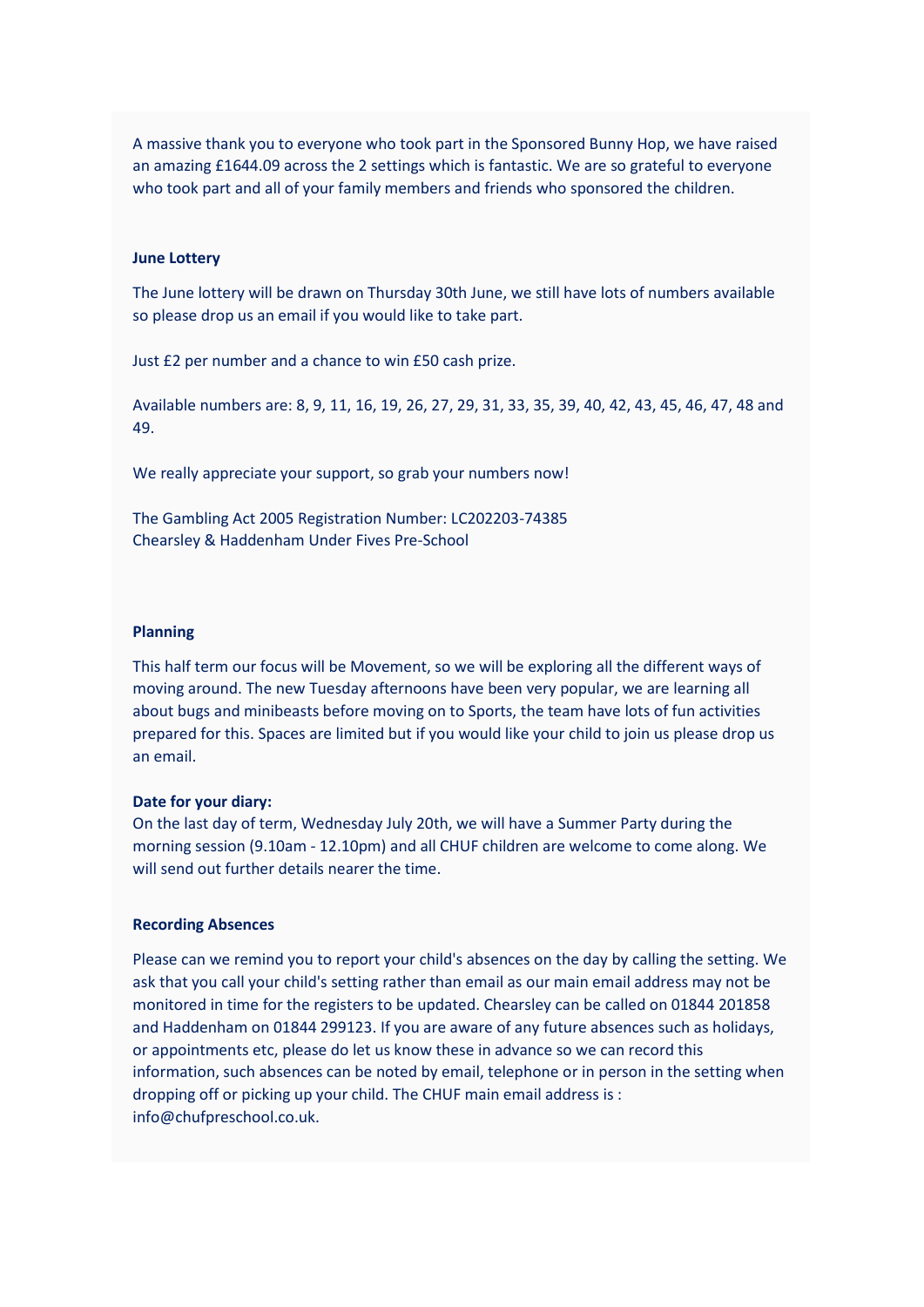# **Payment of Fees**

Payment of Fee monies are welcome in cash, cheque (Made payable to Chearsley & Haddenham Under 5's) or internet payment into our Lloyds account as follows: **Sort code:** 30-98-56

**Account Number:** 00503068

**Account Name:** Chearsley & Haddenham Under 5's

Please can we remind you that payments should be annotated, in the space provided to quote what and whom the payment is in respect of, e.g. Joe Bloggs Fees 1st Half Autumn. Without these details it is exceptionally hard to match up payments with monies outstanding, and leads to people being chased for payment unnecessarily. Payments should be made within two weeks of being billed.

## **The Staff at CHUF**

Anne Barker Manager, Child Protection Officer, Debbie Whale Administrator,

Karen Elder Supervisor (Ch), Kasia Kowalska Supervisor (H),

Sarah Wassall Supervisor (H), Debbie Turvey (CH), Lauren Godfrey (Ch),

Donna Eldred (Ch), Lauren Rowe (Ch), Lizzie Lewis (CH), Fiona Distin (H),

Sara Heap SENCO (H), Kimmy Nicholl (H), Della Teggart (H), Joanna Beck (H).



*Copyright © 2022 Chearsley and Haddenham Under Fives, All rights reserved.* You are receiving this email as you currently have a child at CHUF, and you have either completed a GDPR consent form or you have completed the consent in your child's New Starter paperwork.

## **Our mailing address is:**

Chearsley and Haddenham Under Fives